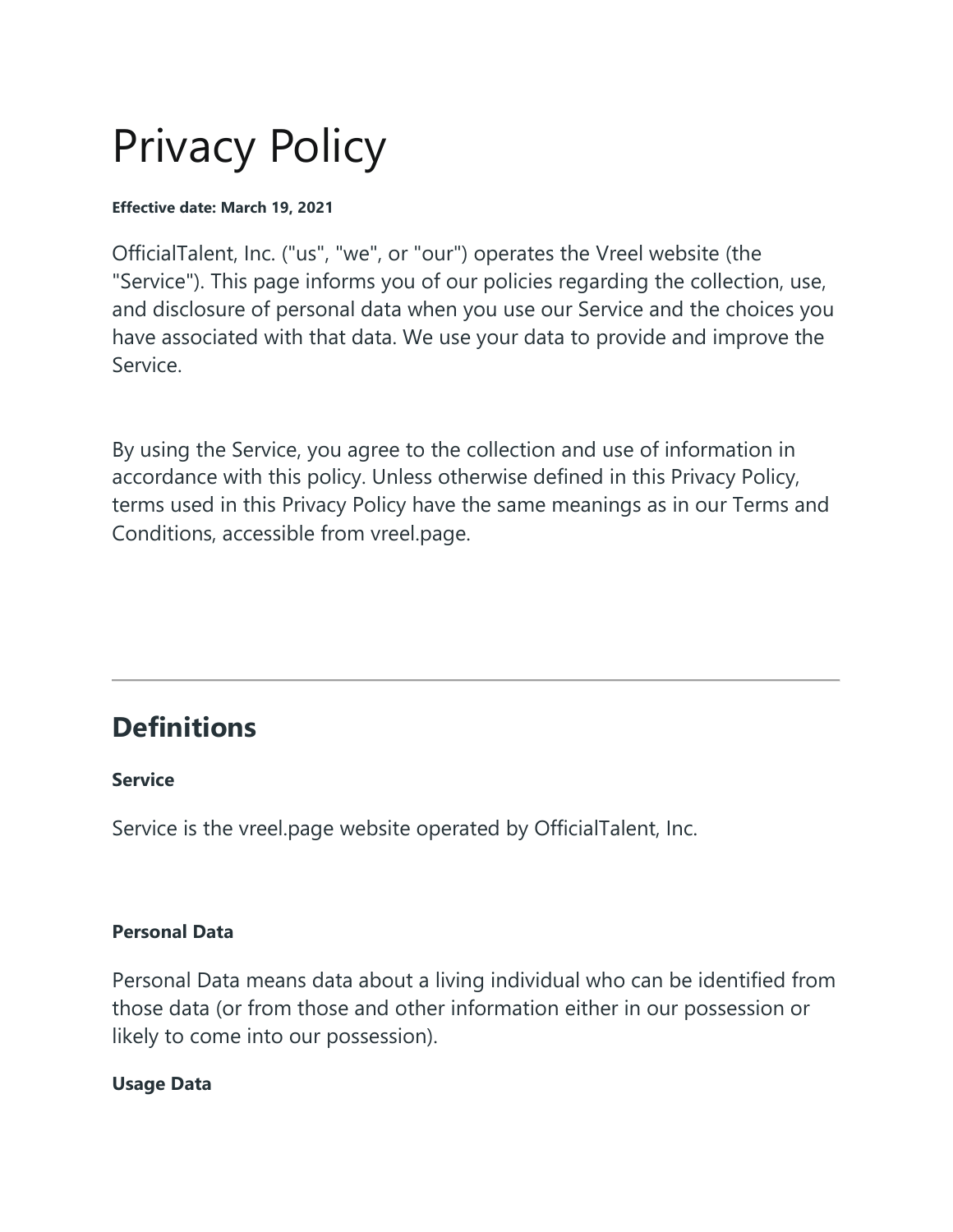Usage Data is data collected automatically either generated by the use of the Service or from the Service infrastructure itself (for example, the duration of a page visit).

#### **Cookies**

Cookies are small pieces of data stored on your device (computer or mobile device).

#### **Data Controller**

Data Controller means the natural or legal person who (either alone or jointly or in common with other persons) determines the purposes for which and the manner in which any personal information are, or are to be, processed. For the purpose of this Privacy Policy, we are a Data Controller of your Personal Data.

#### **Data Processors (or Service Providers)**

Data Processor (or Service Provider) means any natural or legal person who processes the data on behalf of the Data Controller. We may use the services of various Service Providers in order to process your data more effectively.

#### **Data Subject (or User)**

Data Subject is any living individual who is using our Service and is the subject of Personal Data.

### **Information Collection and Use**

We collect several different types of information for various purposes to provide and improve our Service to you.

#### **Types of Data Collected**

**Personal Data**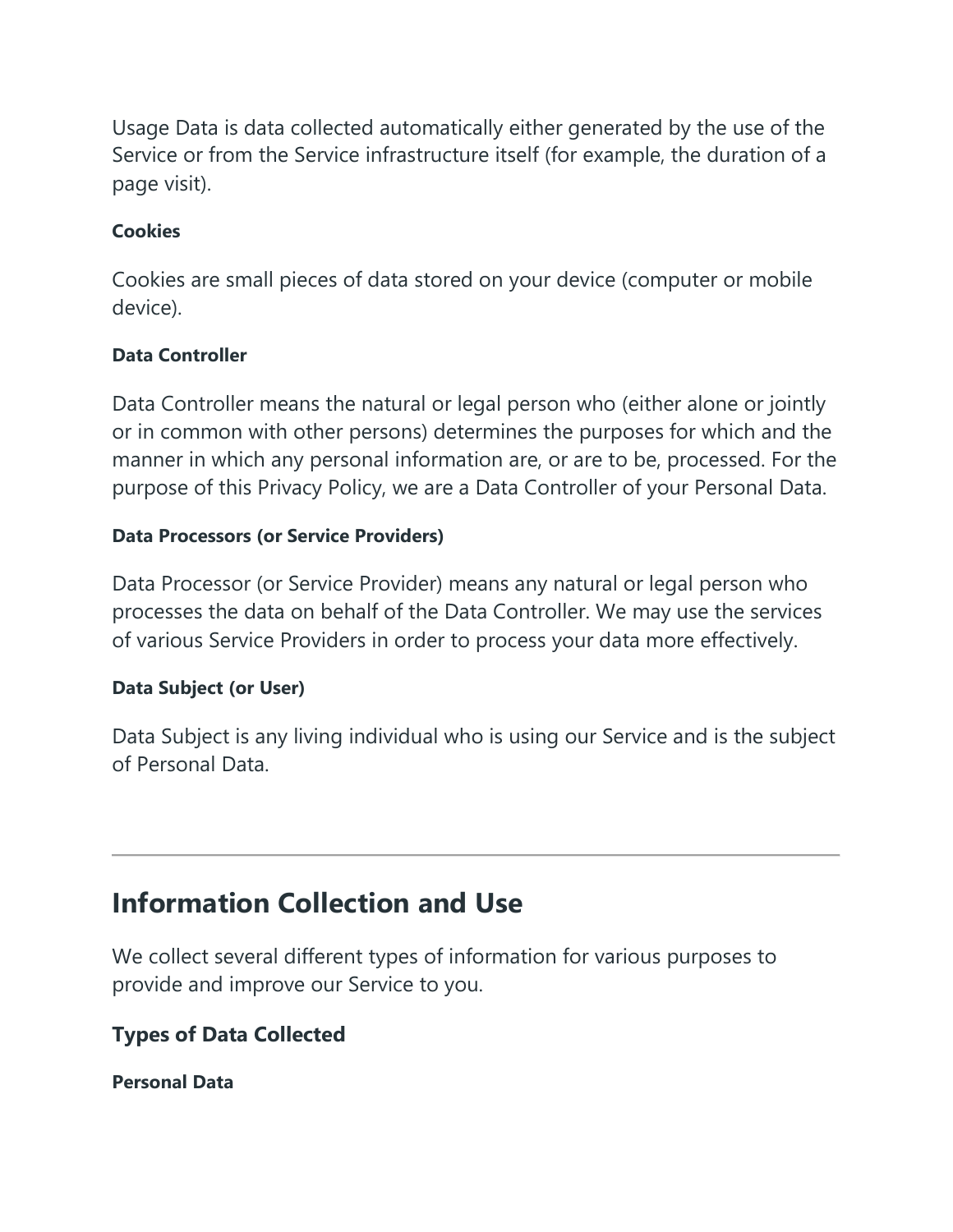While using our Service, we may ask you to provide us with certain personally identifiable information that can be used to contact or identify you ("Personal Data"). Personally identifiable information may include, but is not limited to:

- Email address
- First name and last name
- Social media URLs or Usernames
- Credit Card expiration/type/name

We may use your Personal Data to contact you with newsletters, marketing or promotional materials and other information that may be of interest to you. You may opt out of receiving any, or all, of these communications from us by following the unsubscribe link or instructions provided in any email we send or by contacting us via email [privacy@vreel.page](mailto:privacy@vreel.page)

#### **Usage Data**

We may also collect information how the Service is accessed and used ("Usage Data"). This Usage Data may include information such as your computer's Internet Protocol address (e.g. IP address), browser type, browser version, the pages of our Service that you visit, the time and date of your visit, the time spent on those pages, unique device identifiers and other diagnostic data. Your IP address is never stored in our database, we use your IP to obtain general and anonymized data about your profile end users such as approximate geo-location e.g. country, city.

#### **Location Data**

We may use and store information about your location if you give us permission to do so ("Location Data"). We use this data to provide features of our Service, to improve and customize our Service. We may use and store information about visitors to Vreel Profiles. This is anonymized and aggregated in high quantities, removing any Personally Identifiable information as we are interested in the 'how' more than the 'who'.

#### **Tracking Cookies Data**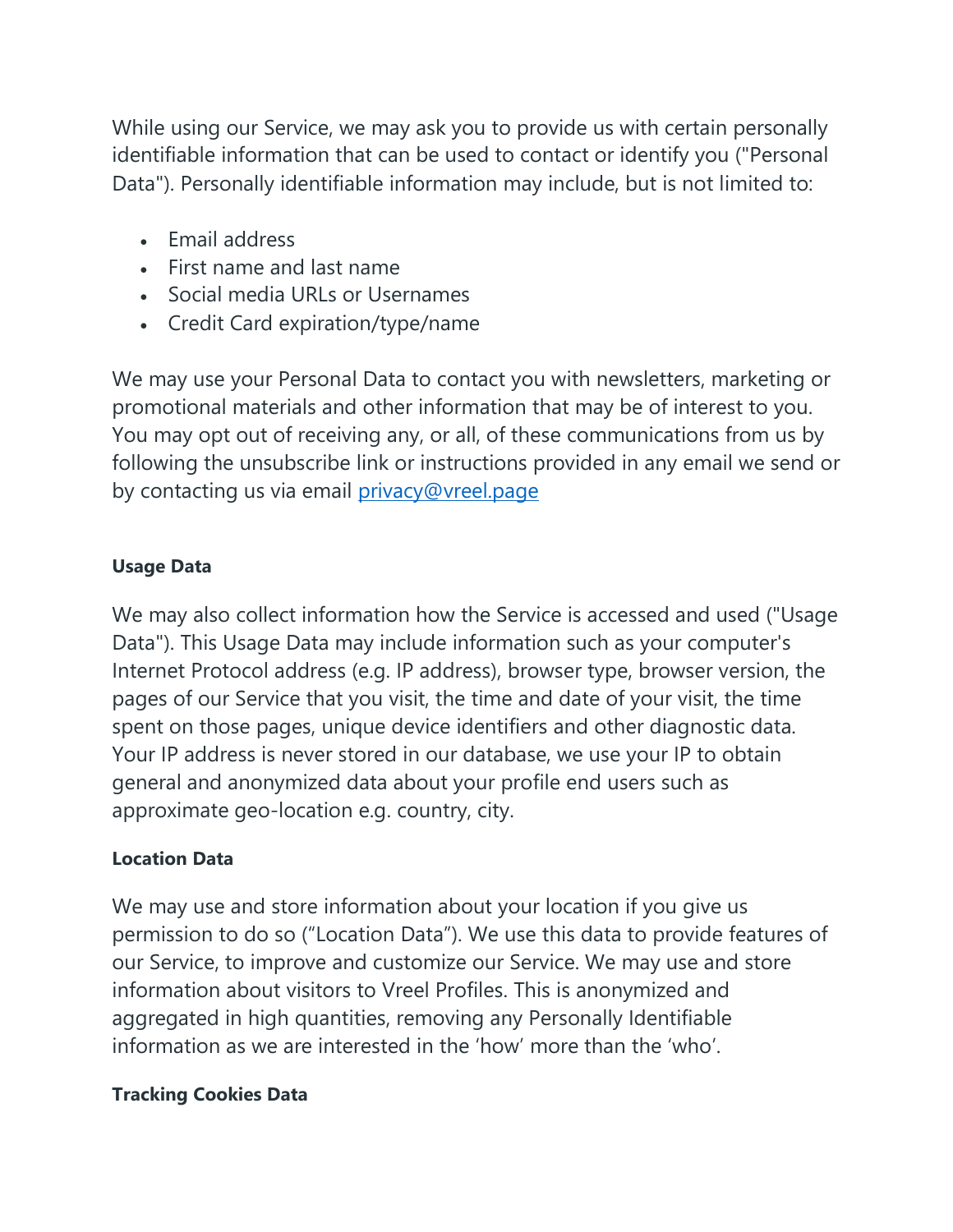We use cookies and similar tracking technologies to track the activity on our Service and hold certain information. Cookies are files with small amount of data which may include an anonymous unique identifier. Cookies are sent to your browser from a website and stored on your device. Tracking technologies also used are, tags, and scripts to collect and track information and to improve and analyze our Service. You can instruct your browser to refuse all cookies or to indicate when a cookie is being sent. However, if you do not accept cookies, you may not be able to use some portions of our Service. Examples of Cookies we use:

#### • **Session Cookies.**

We use Session Cookies to operate and retain user authentication with the service.

#### • **Preference Cookies.**

We use Preference Cookies to remember your preferences and acceptance of our policies.

#### • **Analytics Cookies.**

Google/Facebook analytics.

More information on our use of cookies can be found on our Cookies Policy

### **Use of Data**

OfficialTalent, Inc., operating Vreel uses the collected data for various purposes:

- To provide and maintain our Service
- To notify you about changes to our Service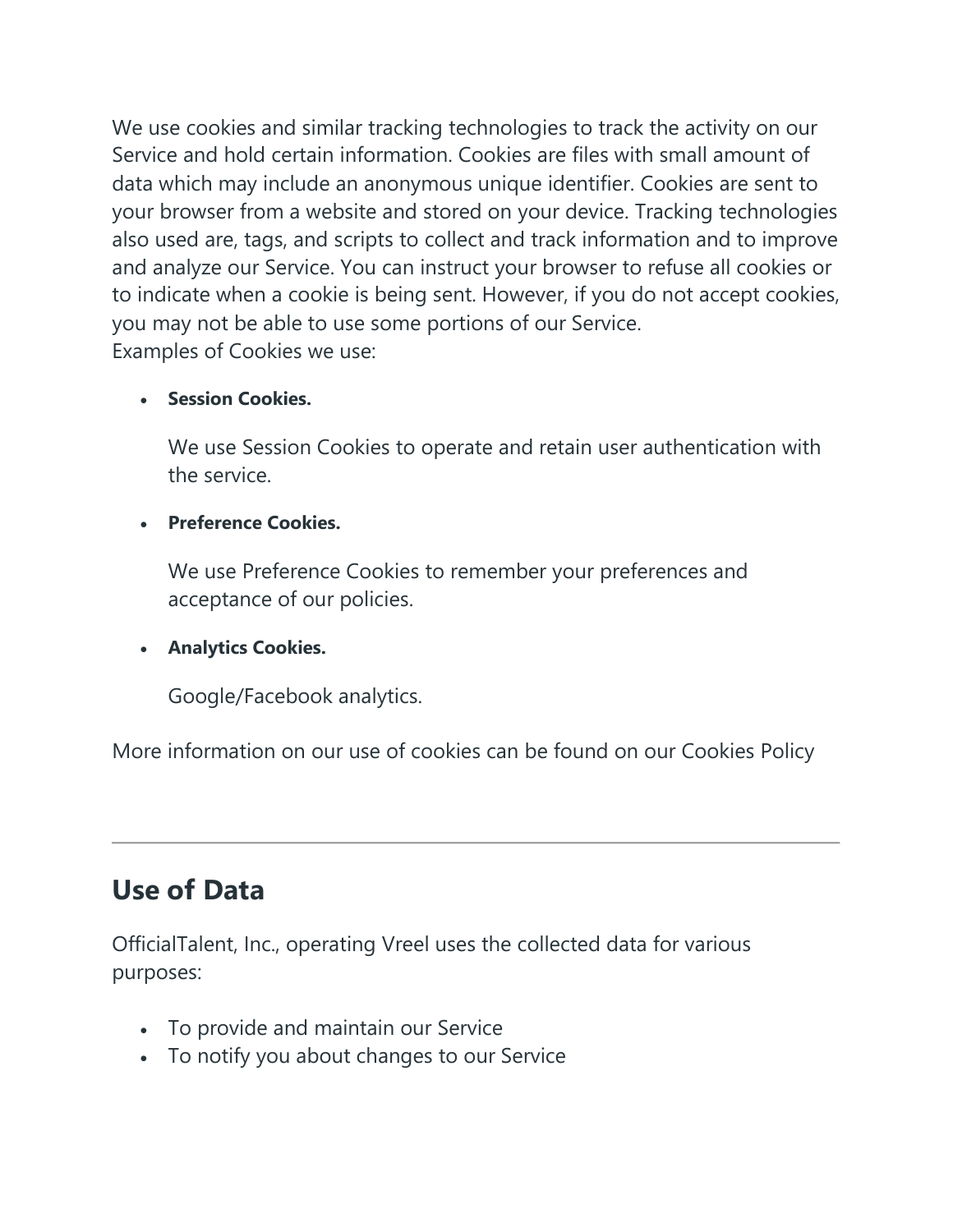- To allow you to participate in interactive features of our Service when you choose to do so
- To provide customer support
- To gather analysis or valuable information so that we can improve our Service
- To monitor the usage of our Service
- To detect, prevent and address technical issues
- To provide you with news, special offers and general information about other goods, services and events which we offer that are similar to those that you have already purchased or enquired about unless you have opted not to receive such information

# **Legal Basis for Processing Personal Data Under General Data Protection Regulation (GDPR)**

If you are from the United States (US), OfficialTalent, Inc. legal basis for collecting and using the personal information described in this Privacy Policy depends on the Personal Data we collect and the specific context in which we collect it. OfficialTalent may process your Personal Data because:

- We need to perform a contract with you
- You have given us permission to do so
- The processing is in our legitimate interests and it's not overridden by your rights
- For payment processing purposes
- To comply with the law

### **Retention of Data**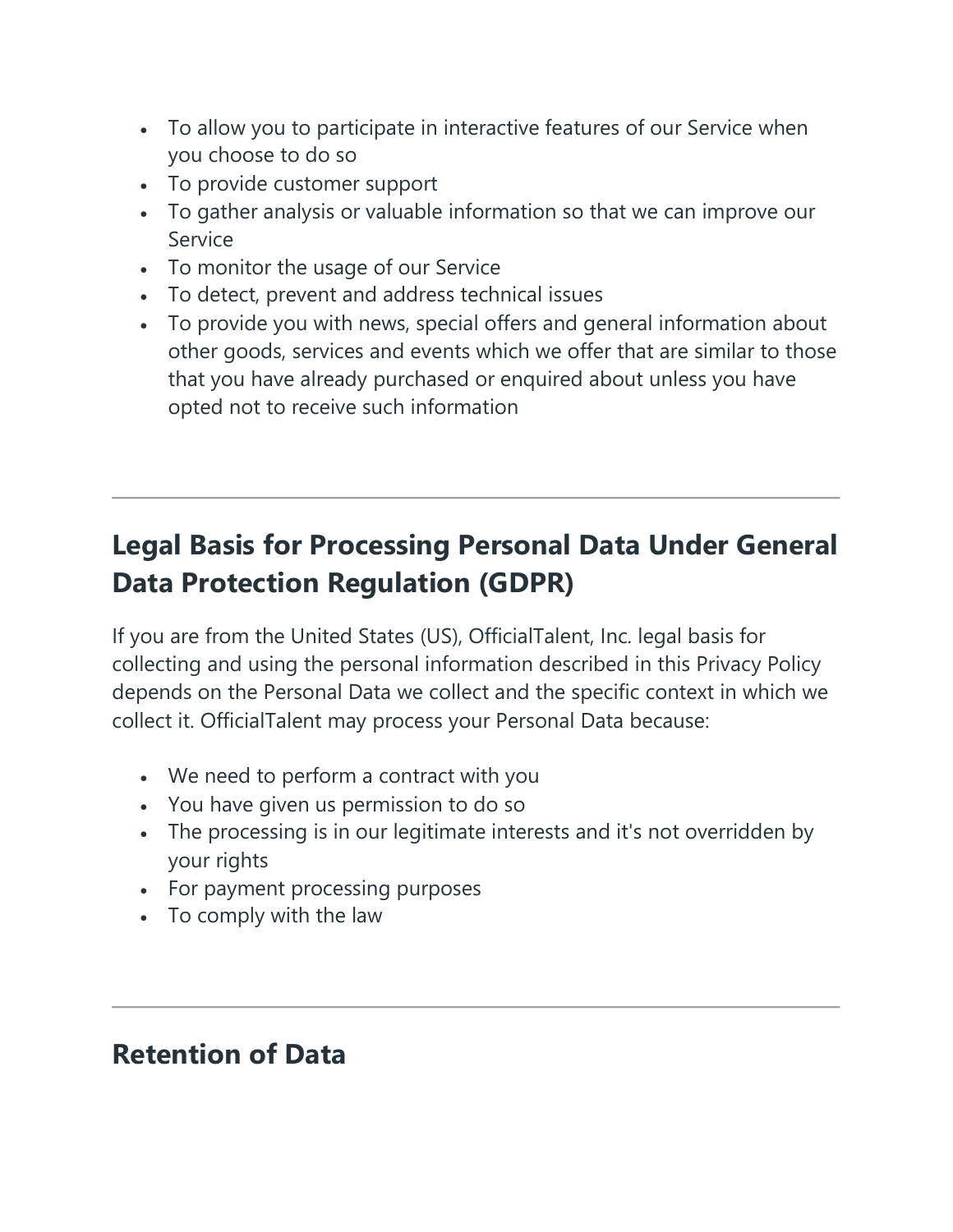OfficialTalent, Inc., will retain your Personal Data only for as long as is necessary for the purposes set out in this Privacy Policy. We will retain and use your Personal Data to the extent necessary to comply with our legal obligations (for example, if we are required to retain your data to comply with applicable laws), resolve disputes, and enforce our legal agreements and policies. OfficialTalent, Inc. will also retain Usage Data for internal analysis purposes. Usage Data is generally retained for a shorter period of time, except when this data is used to strengthen the security or to improve the functionality of our Service, or we are legally obligated to retain this data for longer time periods.

### **Transfer of Data**

Your information, including Personal Data, may be transferred to — and maintained on — computers located outside of your state, province, country or other governmental jurisdiction where the data protection laws may differ than those from your jurisdiction. If you are located outside of United States and choose to provide information to us, please note that we transfer the data, including Personal Data, to The United States of America and process it there.

Vreel is operated out of an office in the state of New Jersey in the United States. All servers and data is stored in the United States of America, we are executing the processing and security of data from United States personnel. Your consent to this Privacy Policy followed by your submission of such information represents your agreement to that transfer. OfficialTalent, Inc., will take all steps reasonably necessary to ensure that your data is treated securely and in accordance with this Privacy Policy and no transfer of your Personal Data will take place to an organization or a country unless there are adequate controls in place including the security of your data and other personal information.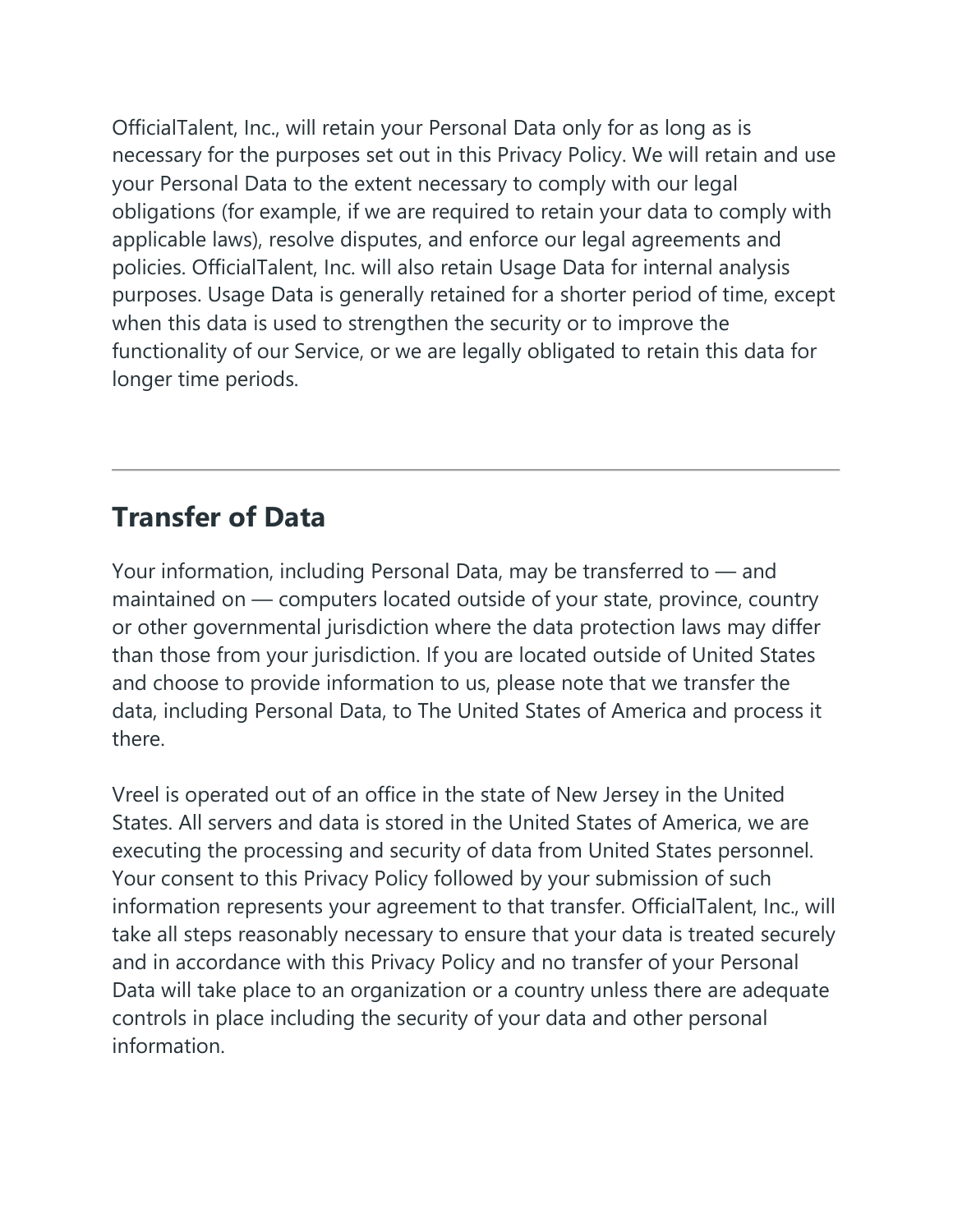# **Disclosure of Data**

#### **Business Transaction**

If OfficialTalent, Inc., is involved in a merger, acquisition or asset sale, your Personal Data may be transferred. We will provide notice when your Personal Data is transferred and becomes subject to a different Privacy Policy.

#### **Disclosure for Law Enforcement**

Under certain circumstances, OfficialTalent, Inc., may be required to disclose your Personal Data if required to do so by law or in response to valid requests by public authorities (e.g. a court or a government agency).

#### **Legal Requirements**

OfficialTalent, Inc., may disclose your Personal Data in the good faith belief that such action is necessary to:

- To comply with a legal obligation
- To protect and defend the rights or property of OfficialTalent, Inc.
- To prevent or investigate possible wrongdoing in connection with the Service
- To protect the personal safety of users of the Service or the public
- To protect against legal liability

### **Security of Data**

The security of your data is important to us, but remember that no method of transmission over the Internet, or method of electronic storage is 100% secure. While we strive to use commercially acceptable means to protect your Personal Data, we cannot guarantee its absolute security.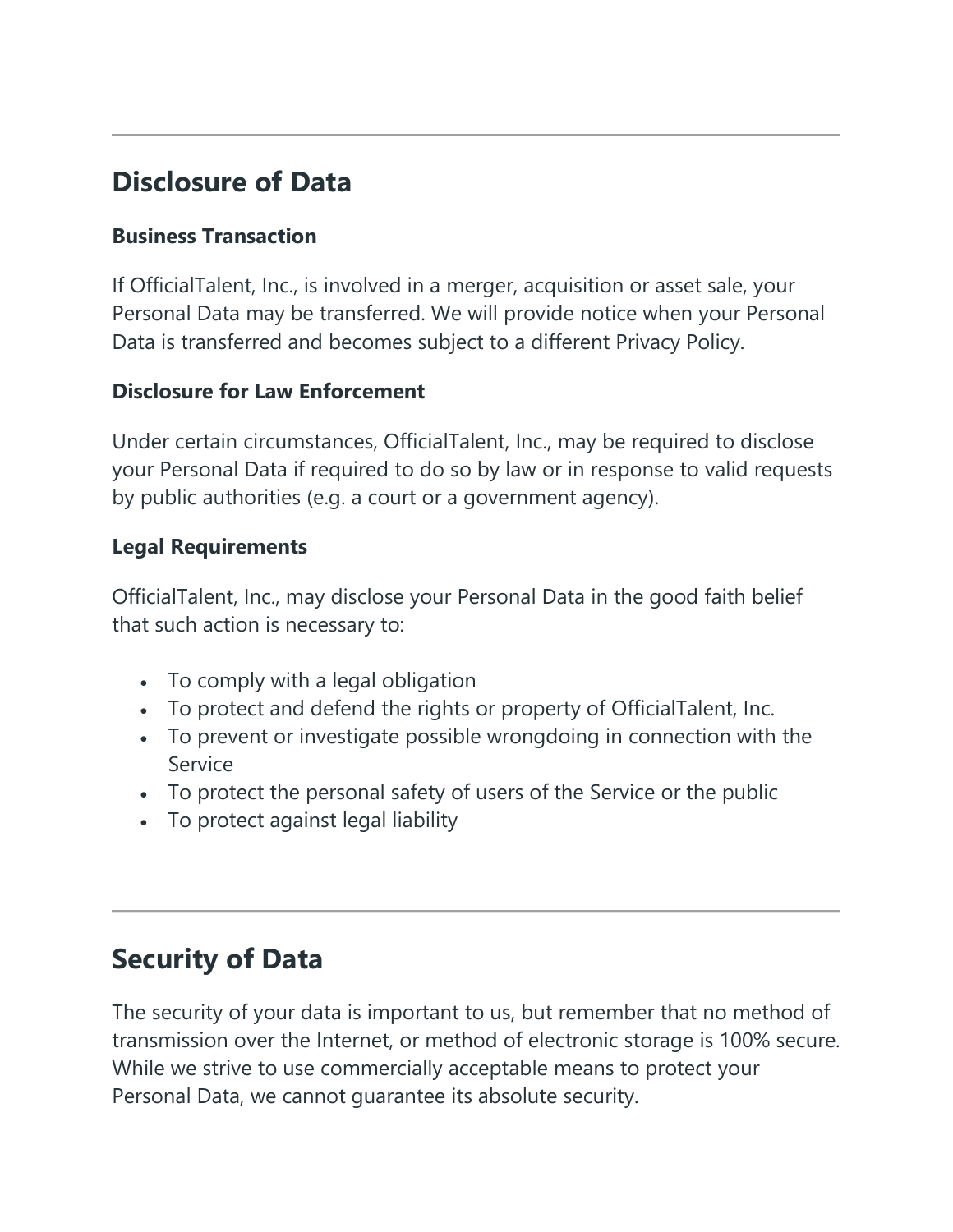# **"Do Not Track" Signals**

We do not support Do Not Track ("DNT"). Do Not Track is a preference you can set in your web browser to inform websites that you do not want to be tracked.

You can enable or disable Do Not Track by visiting the Preferences or Settings page of your web browser.

# **Your Data Protection Rights Under General Data Protection Regulation (GDPR)**

If you are a resident of the United States (US), you have certain data protection rights. OfficialTalent, Inc., aims to take reasonable steps to allow you to correct, amend, delete, or limit the use of your Personal Data. If you wish to be informed what Personal Data we hold about you and if you want it to be removed from our systems, please submit a request via [this form](https://vreel.page/legal/gdpr-form)

In certain circumstances, you have the following data protection rights:

• **The right to access, update or to delete the information we have on you.**

Whenever made possible, you can access, update or request deletion of your Personal Data directly within your account settings section. If you are unable to perform these actions yourself, please contact us to assist you via [this form](https://vreel.page/legal/gdpr-form)

• **The right of rectification.**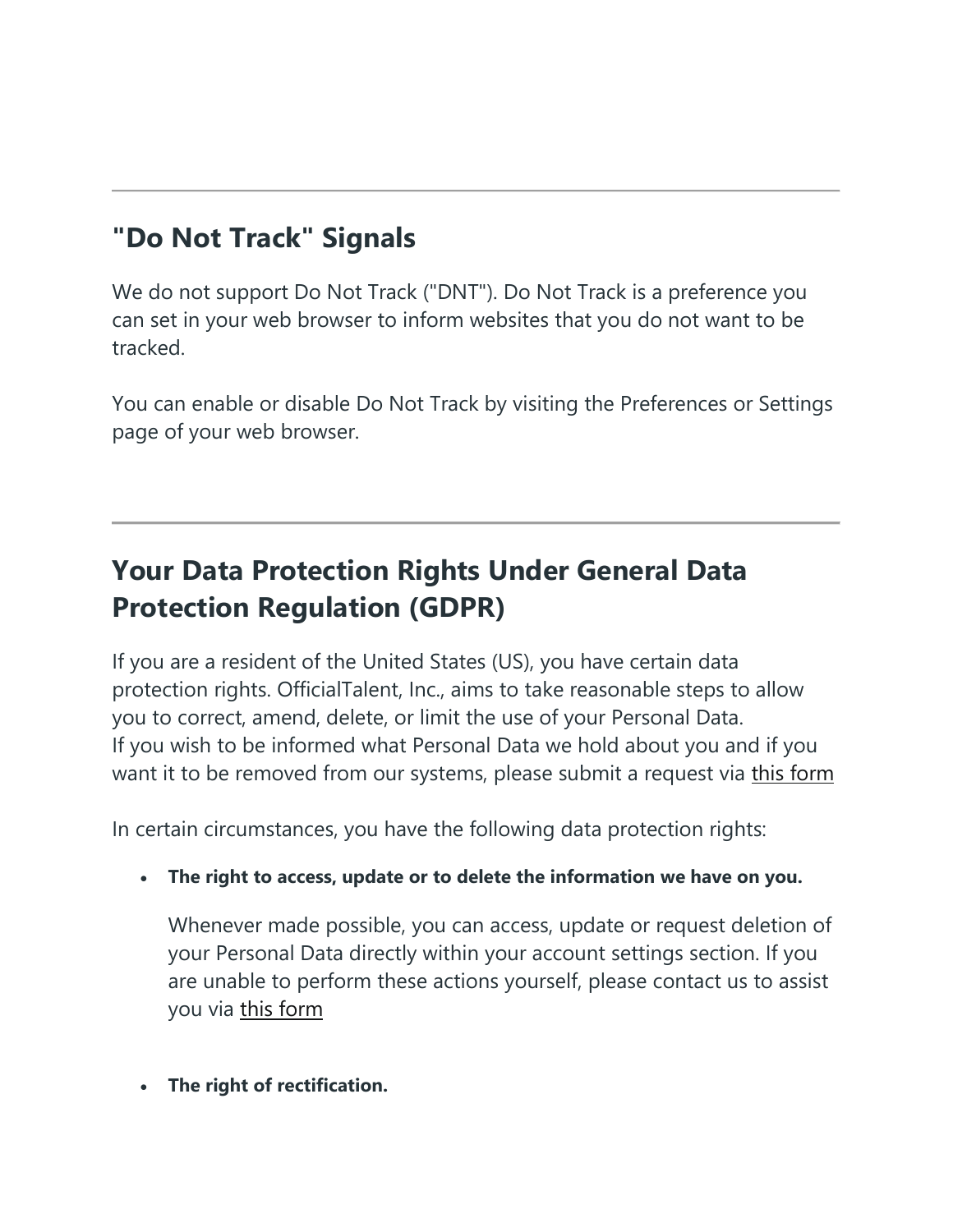You have the right to have your information rectified if that information is inaccurate or incomplete.

#### • **The right to object.**

You have the right to object to our processing of your Personal Data.

#### • **The right of restriction.**

You have the right to request that we restrict the processing of your personal information.

#### • **The right to data portability.**

You have the right to be provided with a copy of the information we have on you in a structured, machine-readable and commonly used format.

#### • **The right to withdraw consent.**

You also have the right to withdraw your consent at any time where OfficialTalent, Inc., relied on your consent to process your personal information.

#### *Please note that we may ask you to verify your identity before responding to such requests.*

You have the right to complain to a Data Protection Authority about our collection and use of your Personal Data. For more information, please contact your local data protection authority in the United States (US).

### **Service Providers**

We may employ third party companies and individuals to facilitate our Service ("Service Providers"), to provide the Service on our behalf, to perform Service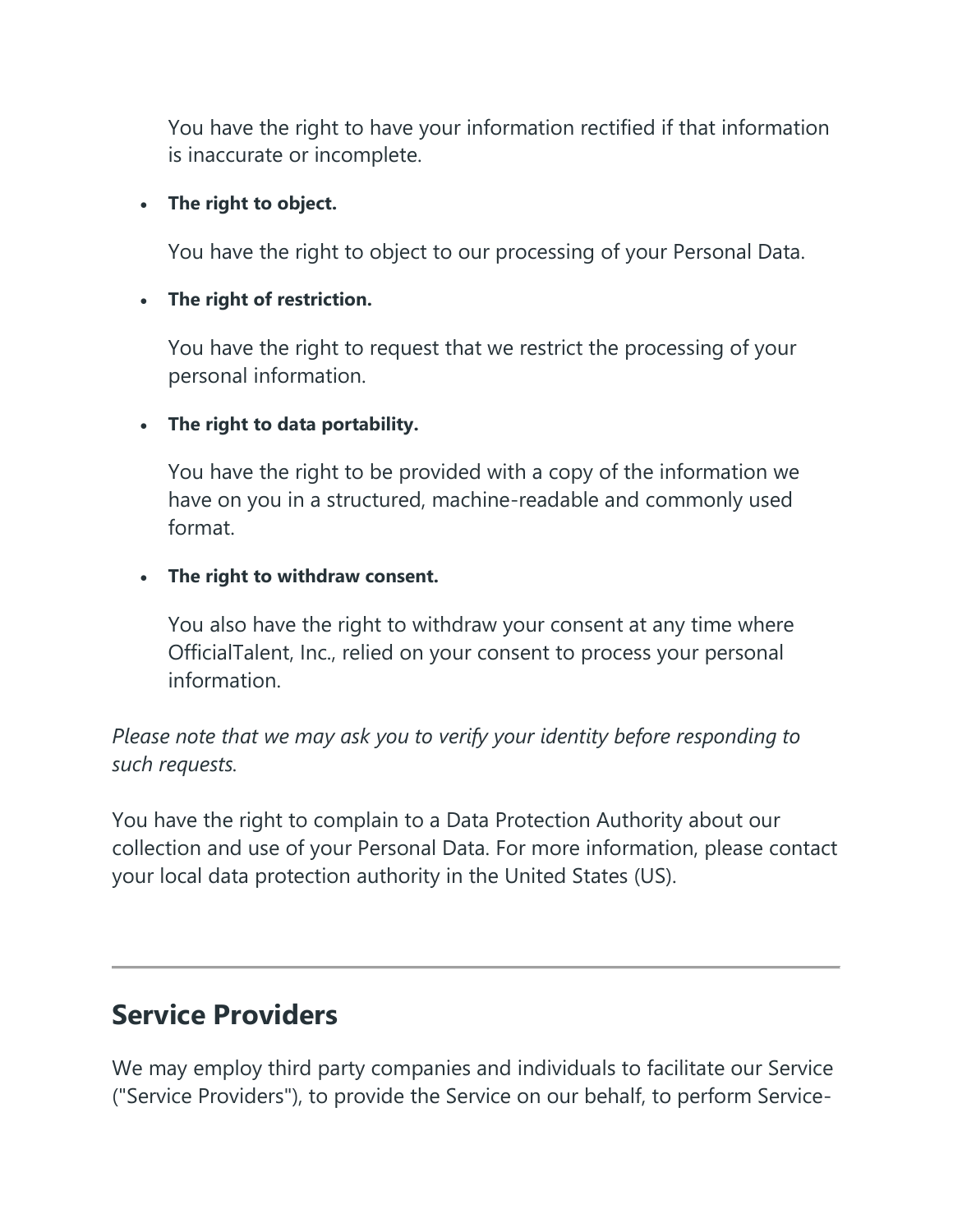related services or to assist us in analyzing how our Service is used. These third parties have access to your Personal Data only to perform these tasks on our behalf and are obligated not to disclose or use it for any other purpose.

#### **Analytics**

We may use third-party Service Providers to monitor and analyze the use of our Service.

#### • **Google Analytics**

Google Analytics is a web analytics service offered by Google that tracks and reports website traffic. Google uses the data collected to track and monitor the use of our Service. This data is shared with other Google services. Google may use the collected data to contextualize and personalize the ads of its own advertising network. You can opt-out of having made your activity on the Service available to Google Analytics by installing the Google Analytics opt-out browser add-on. The add-on prevents the Google Analytics JavaScript (ga.js, analytics.js, and dc.js) from sharing information with Google Analytics about visits activity. For more information on the privacy practices of Google, please visit the Google Privacy Terms web

page: <http://www.google.com/intl/en/policies/privacy/>

#### • **Log Processing**

We analyze all traffic through our infrastructure in a centralized, third party location.

#### **Behavioral Remarketing**

OfficialTalent, Inc., uses remarketing services to advertise on third party websites to you after you visited our Service. Our third-party vendors use cookies to inform, optimize and serve ads based on your past visits to our Service.

• **Google AdWords**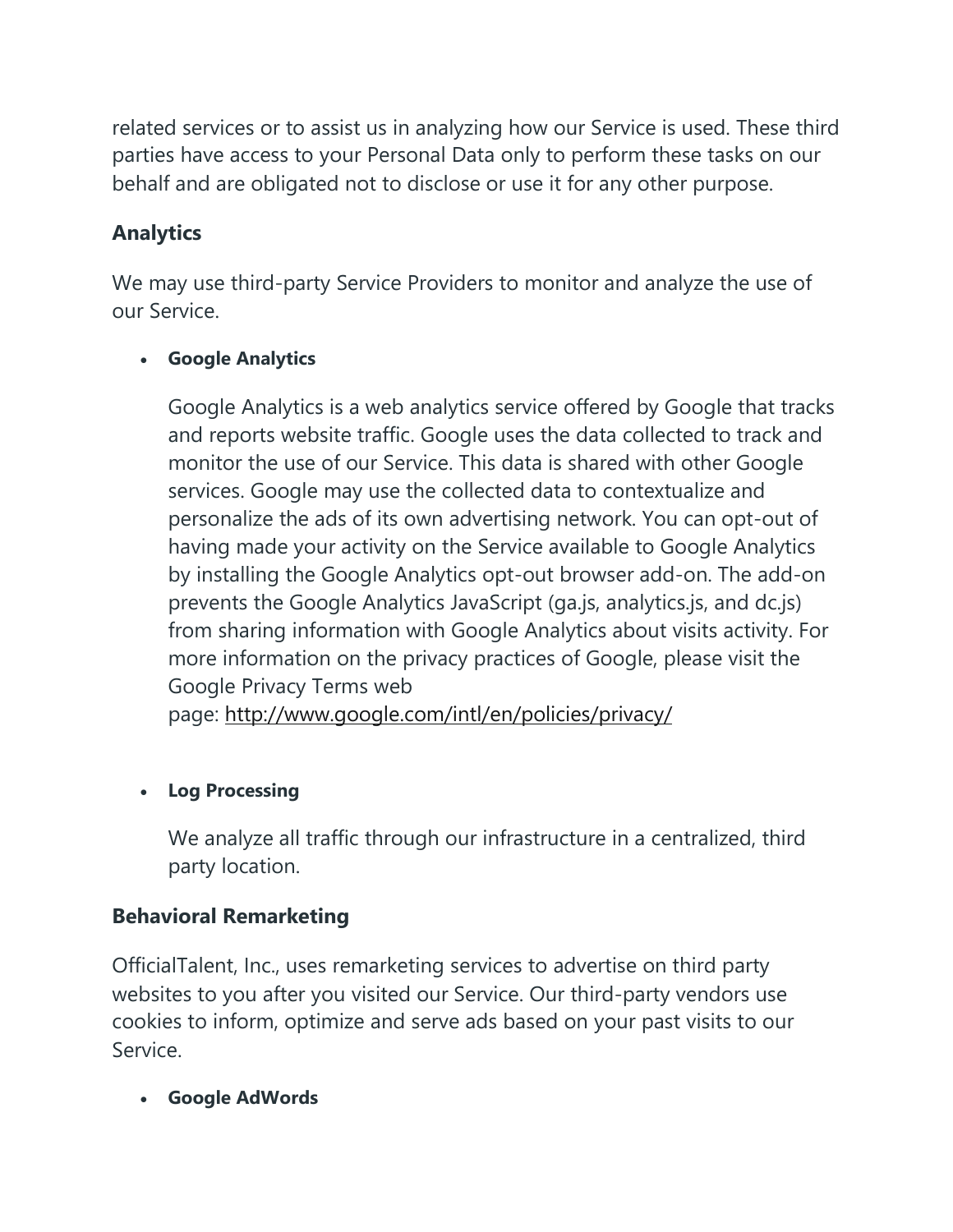Google AdWords remarketing service is provided by Google Inc. You can opt-out of Google Analytics for Display Advertising and customize the Google Display Network ads by visiting the Google Ads Settings page: <http://www.google.com/settings/ads> For more information on the privacy practices of Google, please visit the Google Privacy Terms web page: <http://www.google.com/intl/en/policies/privacy/>

#### • **Facebook**

Facebook remarketing service is provided by Facebook Inc. You can learn more about interest-based advertising from Facebook by visiting this page: <https://www.facebook.com/help/164968693837950> To optout from Facebook's interest-based ads follow these instructions from Facebook: <https://www.facebook.com/help/568137493302217> Facebook adheres to the Self-Regulatory Principles for Online Behavioural Advertising established by the Digital Advertising Alliance. You can also opt-out from Facebook and other participating companies through the Digital Advertising Alliance in the USA http://www.aboutads.info/choices/, the Digital Advertising Alliance of Canada in Canada <http://youradchoices.ca/> or the European Interactive Digital Advertising Alliance in Europe http://www.youronlinechoices.eu/ or opt-out using your mobile device settings. For more information on the privacy practices of Facebook, please visit Facebook's Data Policy: <https://www.facebook.com/privacy/explanation>

#### **Payments**

We may provide paid products and/or services within the Service. In that case, we use third-party services for payment processing (e.g. payment processors). We will not store or collect your payment card details. That information is provided directly to our third-party payment processors whose use of your personal information is governed by their Privacy Policy. These payment processors adhere to the standards set by PCI-DSS as managed by the PCI Security Standards Council, which is a joint effort of brands like Visa, Mastercard, American Express and Discover. PCI-DSS requirements help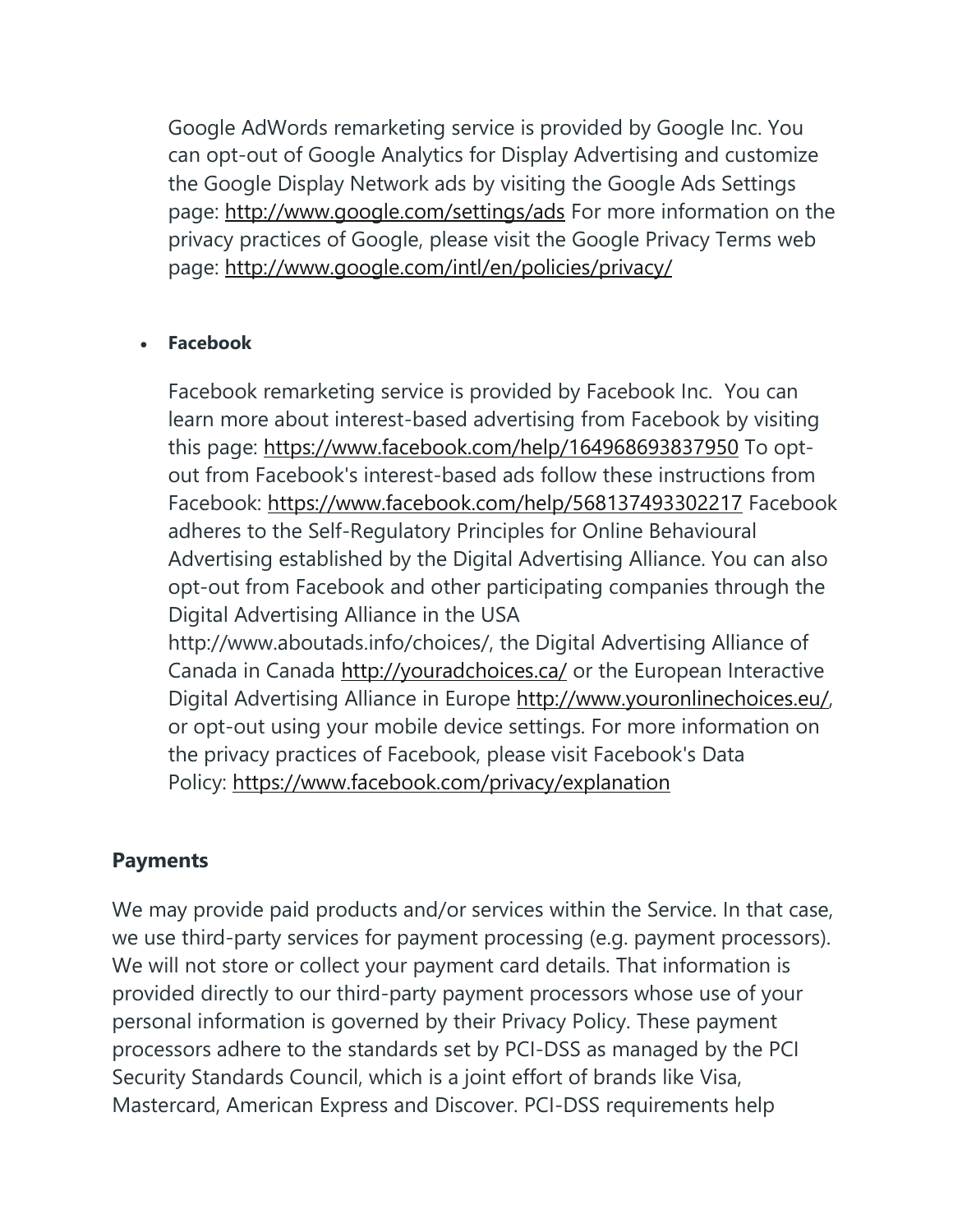ensure the secure handling of payment information. The payment processors we work with are:

• **Stripe**

Their Privacy Policy can be viewed at <https://stripe.com/us/privacy>

#### • **PayPal or Braintree**

Their Privacy Policy can be viewed at <https://www.paypal.com/webapps/mpp/ua/privacy-full>

### **Links to Other Sites**

Our Service may contain links to other sites that are not operated by us. If you click on a third party link, you will be directed to that third party's site. We highly advise you to review the Privacy Policy of every site you visit. We have no control over and assume no responsibility for the content, privacy policies or practices of any third party sites or services.

### **Vreel profiles**

Vreel profiles are populated by the user's who built the profile. Any links, images, websites, or text are not operated by Vreel and Vreel is not liable for anything you may click on.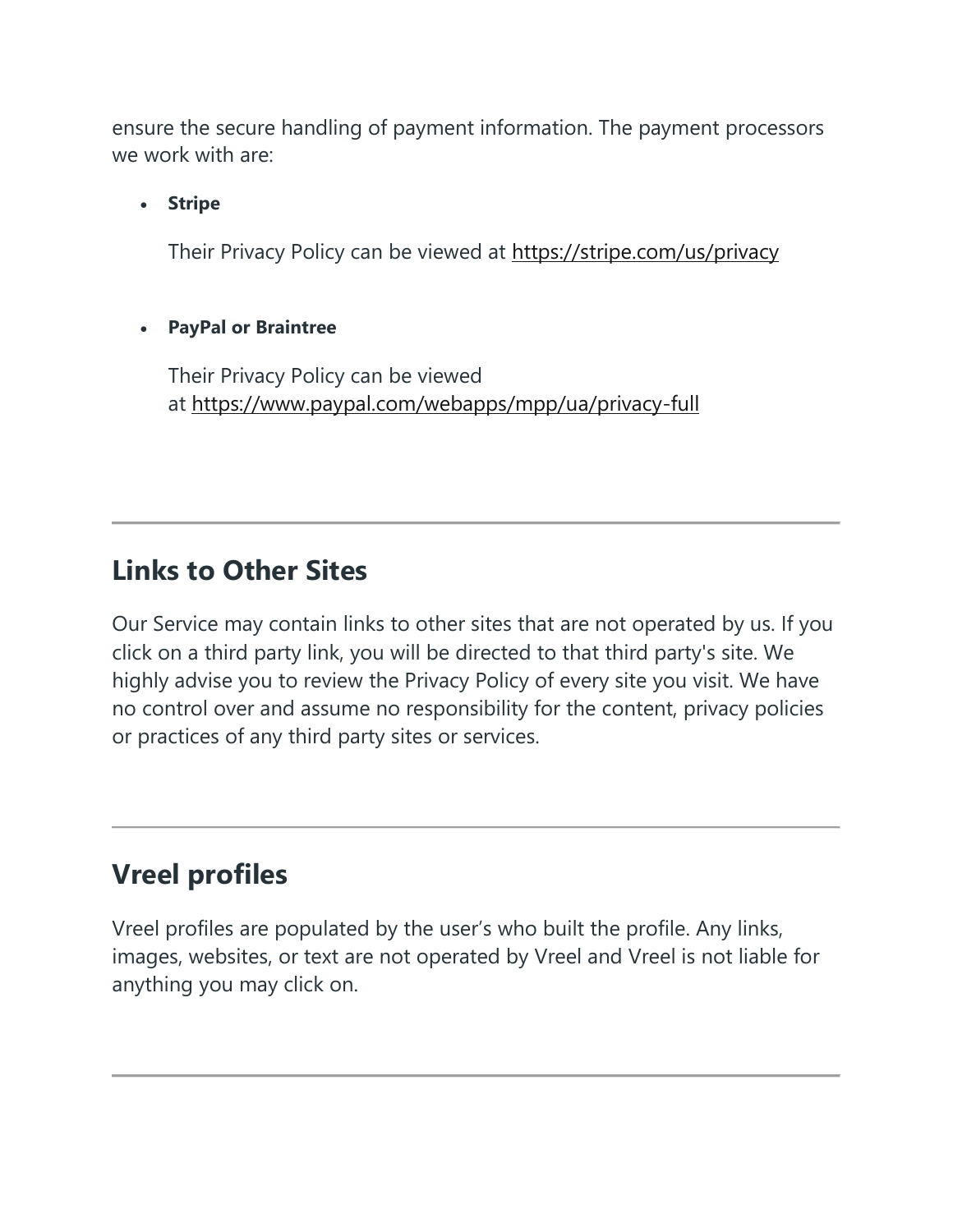# **Children's Privacy**

Our Service does not address anyone or knowingly market to anyone under the age of 18 ("Children"). We do not knowingly collect personally identifiable information from anyone under the age of 18. If you are a parent or guardian and you are aware that your Children has provided us with Personal Data, please contact us. If we become aware that we have collected Personal Data from children without verification of parental consent, we take steps to remove that information from our servers.

## **Changes to This Privacy Policy**

We may update our Privacy Policy from time to time. We will notify you of any changes by posting the new Privacy Policy on this page. We will let you know via email and/or a prominent notice on our Service, prior to the change becoming effective and update the "effective date" at the top of this Privacy Policy. You are advised to review this Privacy Policy periodically for any changes. Changes to this Privacy Policy are effective when they are posted on this page.

# **Contact Us**

If you have any questions about this Privacy Policy, please contact us:

- By email: *[privacy@vreel.page](mailto:privacy@vreel.page)*
- By visiting this page on our website: help. vreel.page [https://support.vreel.page](https://support.vreel.page/)